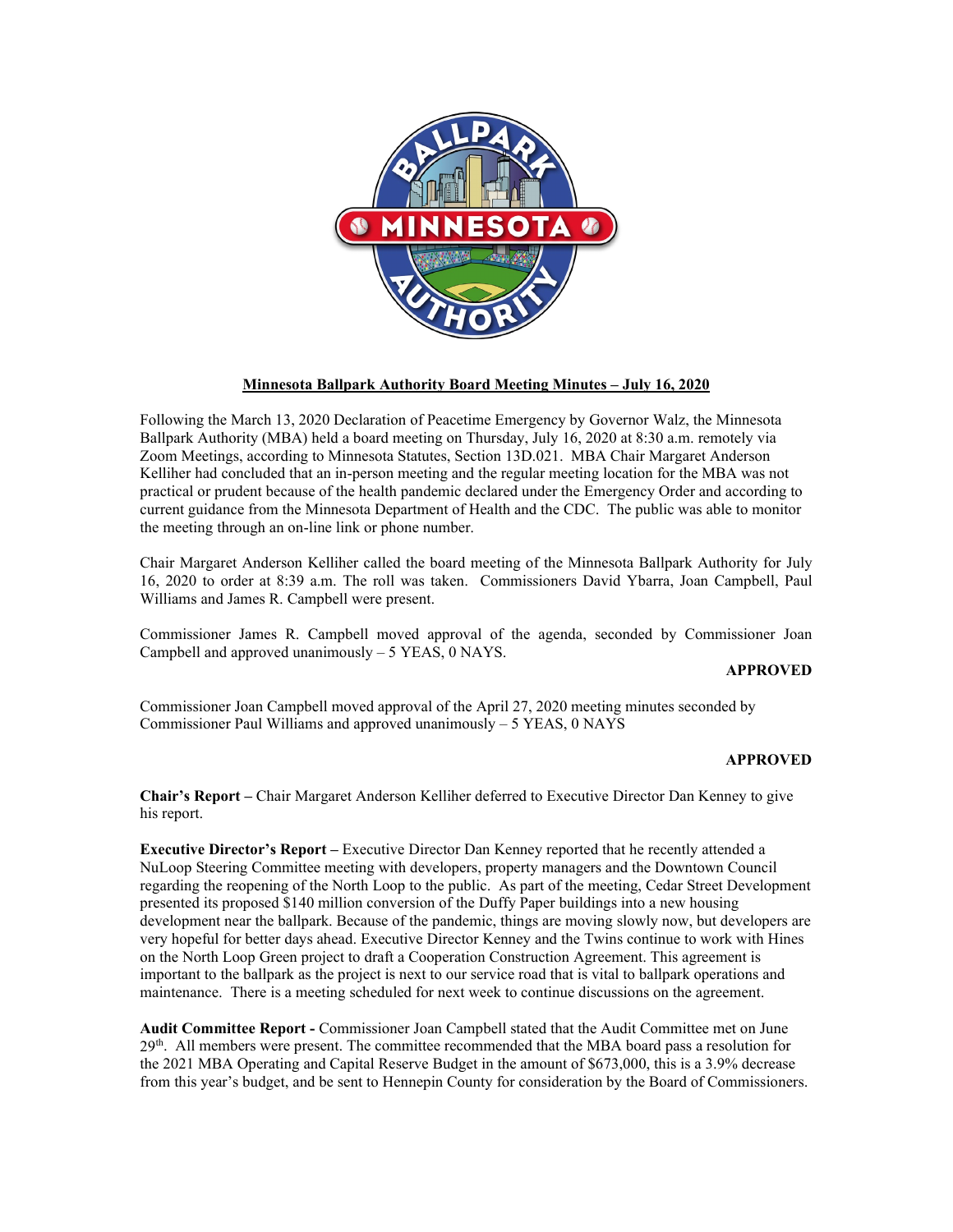Commissioner Campbell also stated that MBA finance coordinator, Brenda Juneau, is in contact with the State Auditor's office and the MBA State Audit will likely begin sometime in August.

### **ACTION ITEMS**

### **07-16-20 Proposed Budget Resolution 20-MBA-163**

### **Purpose:**

To authorize submittal of the proposed 2021 MBA Operating and Capital Reserve Budget to Hennepin County.

### **Background:**

Minnesota Laws 2006, Chapter 257, Section 12, subdivision 11 provides that Hennepin County may use certain proceeds from the authorized sales tax revenue to pay for governmental operating costs of the Authority, other than operating and maintaining the Ballpark. And subdivision 1 authorizes Hennepin County to make grants to the Authority for reserves for Ballpark capital improvements. The MBA and Hennepin County have entered into a grant agreement that provides details regarding the annual grant for Authority operating costs along with annual payments into a reserve fund for Ballpark capital improvement expenses. The Grant Agreement requires the Authority to submit a proposed operating and capital improvement budget to Hennepin County before August of every year. A final budget is adopted by the MBA Board in October.

Attached is the MBA proposed operating budget for 2021. The MBA Audit Committee reviewed the proposed budget on Monday, June 29, 2020 and has recommended approval.

The total proposed General Fund budget for 2021 represents a 3.9% decrease in expenditures from the 2020 budget.

Per the Grant Agreement, Hennepin County also agrees to make annual payments for 30 years into a special revenue fund for ballpark capital improvements. The required annual contribution shall be \$1,100,000 in the first year and escalates by an inflation factor thereafter.

The inflation factor is defined in the Ballpark Lease Agreement as an annual CPI increase. This is defined as an increase calculated in the index known as the US Department of Labor Bureau of Labor Statistics, Consumer Price Index, All Urban Consumers, Unites States City Average, All items. As estimated for the period beginning January 2010 through June 2020, the County capital contribution is proposed to be \$1,309,723.

The Ballpark Lease Agreement between the MBA and the Minnesota Twins, LLC Section 3.1 outlines annual Tenant rent of \$900,000, of which \$600,000 is indexed for inflation annually. As estimated for the period beginning January 2010 through June 2020 the Twin's rent amount is proposed to be \$1,014,394 for 2021.

### **Action Requested:**

**BE IT RESOLVED** that the Minnesota Ballpark Authority Board hereby approves the Audit Committee recommendation for a Proposed MBA General Fund Operating Budget of \$673,000, and authorizes the Executive Director to submit the proposed 2021 MBA operating budget, attached as Schedule A, to Hennepin County, requesting a grant of \$673,000 from Hennepin County Ballpark Sales Tax; and

**BE IT FURTHER RESOLVED** that the Minnesota Ballpark Authority Board hereby approves the Audit Committee recommendation for the Proposed MBA Capital Reserve Fund Budget of \$2,474,000, attached as Schedule B.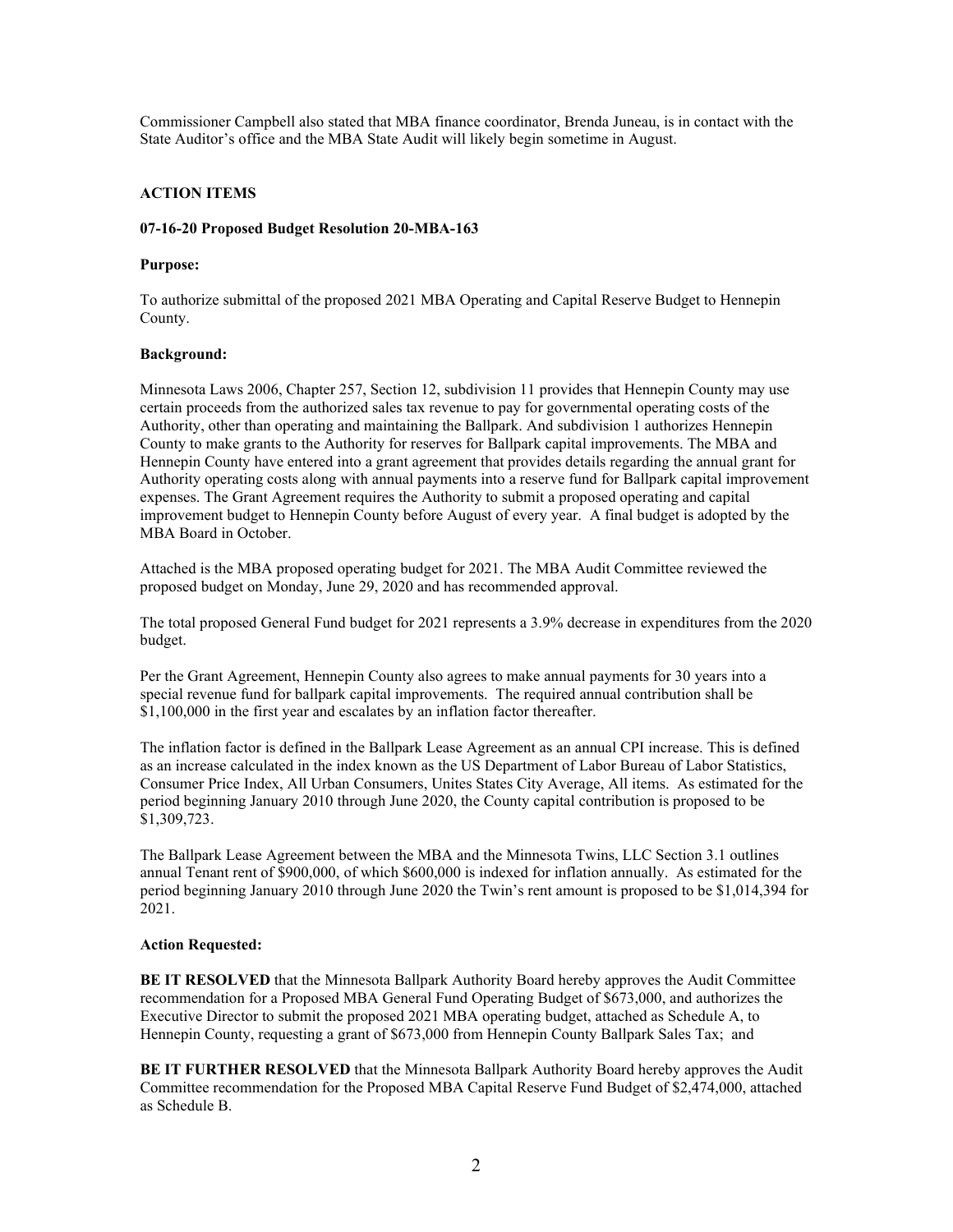# **SCHEDULE A 2021 PROPOSED OPERATING BUDGET GENERAL FUND**

The General Fund provides for day-to-day operations of the MBA.

### **Budget Summary - Fund 82:**

|                                                                                                                |    | 2019<br>Actual                                   | 2020<br><b>Budget</b>                                  | 2021<br><b>Proposed Budget</b>                         |  |  |
|----------------------------------------------------------------------------------------------------------------|----|--------------------------------------------------|--------------------------------------------------------|--------------------------------------------------------|--|--|
| <b>Beginning Fund Balance</b>                                                                                  |    | 1,068,782                                        | \$<br>1,111,956                                        | \$<br>1,111,956                                        |  |  |
| Revenues:                                                                                                      |    |                                                  |                                                        |                                                        |  |  |
| <b>County Grant</b><br><b>Local Grant</b><br><b>Interest Revenue</b><br>Other                                  |    | 690,000<br>598<br>25,111<br>149                  | 700,000                                                | 673,000                                                |  |  |
| <b>Total Revenue</b>                                                                                           | \$ | 715,858                                          | \$<br>700,000                                          | \$<br>673,000                                          |  |  |
| Expenditures:                                                                                                  |    |                                                  |                                                        |                                                        |  |  |
| <b>Personal Services</b><br><b>Commodities</b><br><b>Contracted Services</b><br>Other<br><b>Total Expenses</b> | \$ | 429,321<br>1,048<br>187,959<br>54,356<br>672,684 | \$<br>450,000<br>1,300<br>193,300<br>55,400<br>700,000 | \$<br>465,400<br>1,300<br>165,000<br>41,300<br>673,000 |  |  |
| <b>Ending Fund Balance</b>                                                                                     | \$ | 1,111,956                                        | \$<br>1,111,956                                        | \$<br>1,111,956                                        |  |  |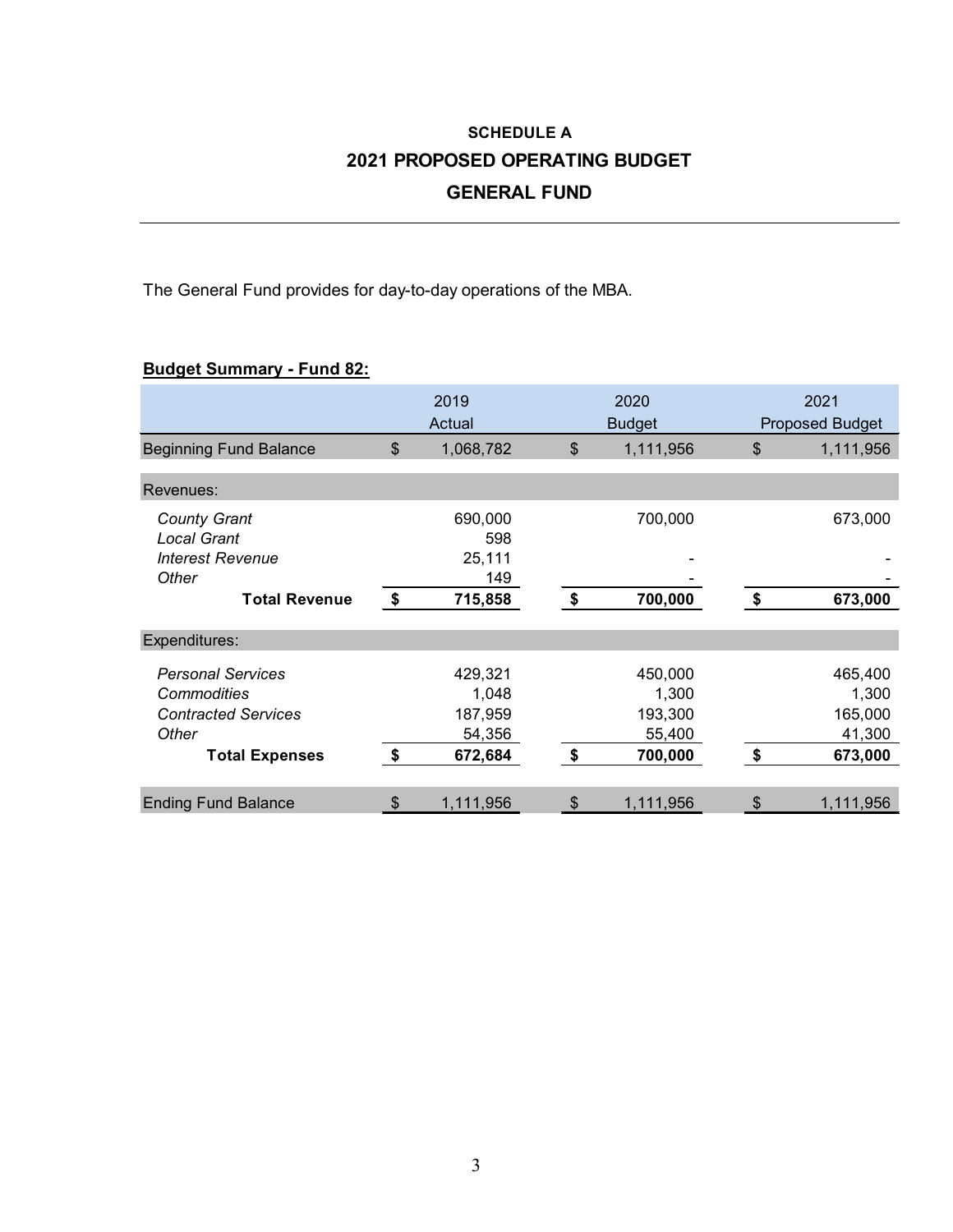## **SCHEDULE B 2021 PROPOSED BUDGET BALLPARK CAPITAL RESERVE FUND**

A Special Revenue Fund accounts for the proceeds of specific revenue sources that are restricted to expenditures for specified purposes. The Ballpark Capital Reserve Fund is a Special Revenue Fund established as required in the Ballpark Lease Agreement By and Between the Minnesota Ballpark Authority and Twins Ballpark, LLC. Revenue sources for this fund include rent from Twins Ballpark, LLC, capital contributions from Hennepin County and interest earned on investments. Expenditures from the fund are restricted to capital improvements of the ballpark. At this time, there are no specific capital projects projected to be financed from this fund for 2021.

### **Budget Summary - Fund 83:**

|                                        | 2019<br>Actual   |                           | 2020<br><b>Budget</b> | 2021<br>Proposed Budget |
|----------------------------------------|------------------|---------------------------|-----------------------|-------------------------|
| <b>Beginning Fund Balance</b>          | \$<br>13,031,816 | $\boldsymbol{\mathsf{S}}$ | 15,710,966            | \$<br>18,177,966        |
| Revenues:                              |                  |                           |                       |                         |
| <b>Annual Rent</b>                     | 997,750          |                           | 1,012,000             | 1,014,000               |
| <b>Hennepin County Contribution</b>    | 1,279,209        |                           | 1,305,000             | 1,310,000               |
| Investment earnings                    | 402,191          |                           | 150,000               | 150,000                 |
| <b>Total Revenue</b>                   | \$<br>2,679,150  | \$                        | 2,467,000             | \$<br>2,474,000         |
| Expenditures:                          |                  |                           |                       |                         |
| Capital Outlay - Ballpark Improvements |                  |                           |                       |                         |
| <b>Future Capital Projects</b>         |                  |                           | 2,467,000             | 2,474,000               |
| <b>Total Expenses</b>                  | \$               | \$                        | 2,467,000             | \$<br>2,474,000         |
| <b>Ending Fund Balance</b>             | \$<br>15,710,966 | \$                        | 18,177,966            | \$<br>20,651,966        |
|                                        |                  |                           |                       |                         |

**APPROVED**

### **7-16-20 Proposed Resolution 20-MBA-164**

### **Purpose:**

To authorize the expenditure of Minnesota Ballpark Authority funding from the Ballpark Capital Projects Fund in support of a mural project in the vicinity of the future SWLRT Royalston station and the Minneapolis Farmers Market; to authorize MBA staff to finalize the scope, design and cost details with NuLoop Partners and the Minneapolis Downtown Council; and to authorize the Chair and Executive Director to enter into any necessary agreements to achieve these improvements.

### **Background:**

In April 2008, the Minnesota Ballpark Authority adopted Resolution 08-MBA-05R1, which created the Ballpark District Enhancements and Public Art Incentive fund.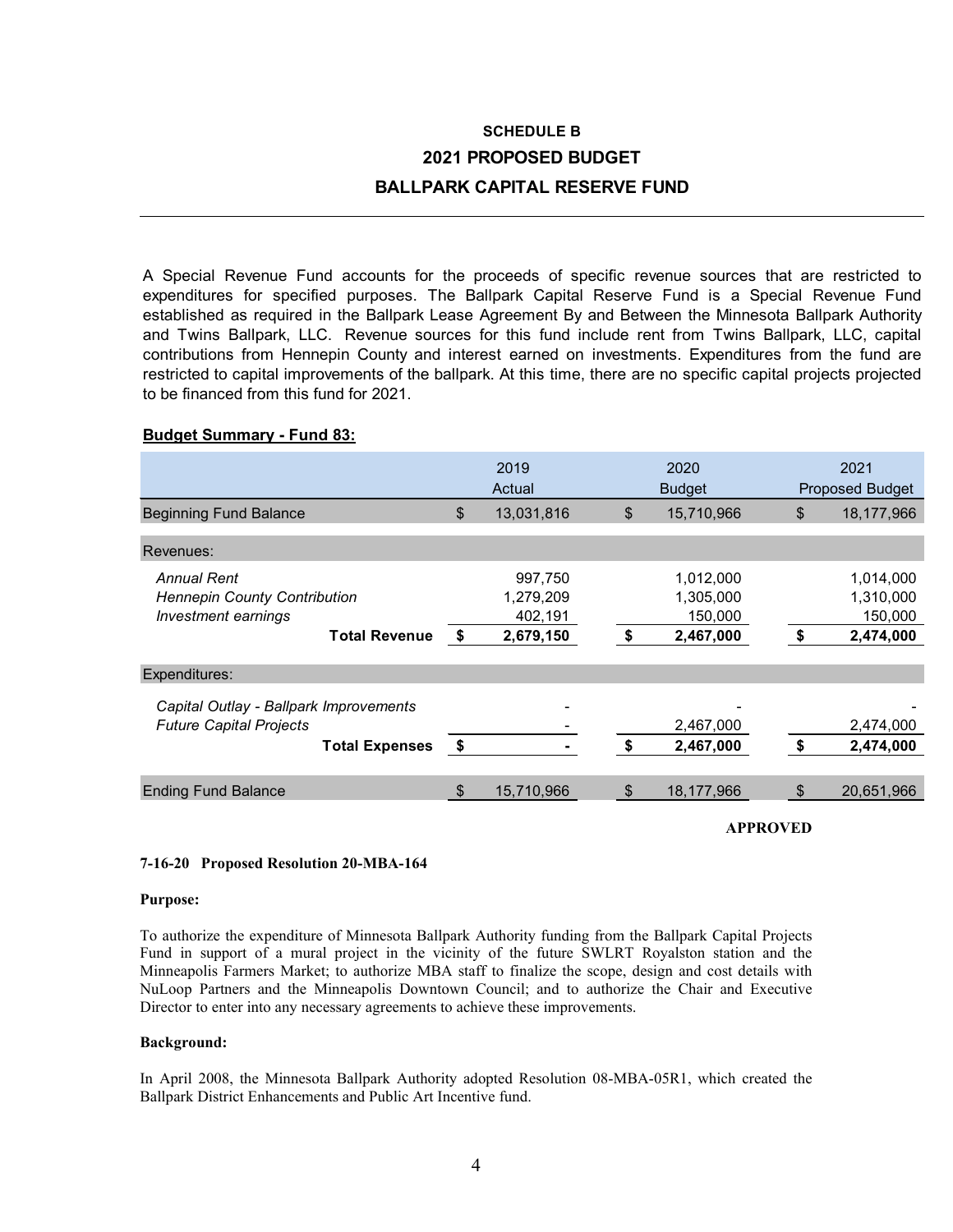The fund was set up to allow the MBA to work with other government agencies, private developers, and other interested parties to encourage the coordinated development of amenities that would serve both the long-term interests of the ballpark and this emerging area of the City. Priorities for this fund include public art, streetscape and way-finding enhancements.

Over the past several years, the Minnesota Ballpark Authority has worked with the Minnesota Twins, Target Corporation, Hennepin County, the Minnesota Department of Transportation, the City of Minneapolis, and other partners to complete several public realm improvement projects around both Target Field and Target Field Station.

This year NuLoop Partners is seeking to make some physical improvements around the future Royalston station, in advance of the completion of the SWLRT rail project.

Jackson Schwartz of Hennepin Made has been working in coordination with Dan Collison, NuLoop's Executive Director, on a plan to add murals to existing building facades. Mr. Collison is also the Director of Downtown Partnerships for the Minneapolis Downtown Council, which serves as the fiscal agent for NuLoop Partners. The plan is to commission North Minneapolis non-profit JXTA Arts to create four murals and the proposed budget is \$30,000.

Consistent with the MBA's previous efforts, there is an opportunity to enhance the pedestrian environment near the ballpark and to create broader community connections. MBA staff is requesting authorization to work with NuLoop Partners and the Minneapolis Downtown Council to enter into a cost participation agreement in an amount not-to-exceed \$7500 to support the mural project.

### **Action Requested:**

**BE IT RESOLVED** that the Minnesota Ballpark Authority authorizes the expenditure of funds from the Ballpark Capital Projects Fund in an amount not-to-exceed \$7,500, in support of the mural project being led by NuLoop Partners, in coordination with the Minneapolis Downtown Council.

**BE IT FURTHER RESOLVED** that MBA staff is authorized to finalize the scope, design and cost details with NuLoop Partners, and the Chair and Executive Director are authorized to enter into any necessary agreements with the Minneapolis Downtown Council to achieve these improvements.

### **APPROVED**

### **DISCUSSION ITEMS**

**Target Field Operations Update** – **Matt Hoy, Senior VP, Operations, Minnesota Twins**. Mr. Hoy reported that most Twins employees are still working from home. The goal is maintaining the safety of the players and workers during these unprecedented times. Because of the recent unrest happening in downtown Minneapolis, the Pro Shop was emptied and closed for several weeks. The store reopened on July  $10^{th}$ . The 60<sup>th</sup> season of Twins baseball started on July 3<sup>rd</sup> with the team attending workouts. July  $15^{th}$ was the first live streamed game between the inter squad teams. The team is tested for COVID every other day along with those traveling with the team. CHS Field in St. Paul is where the minor league players are practicing. The service level and the main concourse from home plate to Gates 29 and 34 are now set up for players and staff to workout. The Champions Club has been converted into a food service area for the players. Dugout seating areas have been expanded for the players and the bullpen by Section 131 has been made larger for seating. The Twins first exhibition game this season will be in Chicago against the Cubs on Wednesday, July  $22<sup>nd</sup>$ . The home opener will be at Target Field on July  $28<sup>th</sup>$  against the St. Louis Cardinals. Major League Baseball has stated that no fans will be allowed into any ballpark for at least two more weeks with a possibility of fans coming in on August 14<sup>th</sup> with safety precautions. Recent work around the ballpark includes the repair and repainting of interior walls of all concessions and food areas. The ceiling over the Grey Goose Island bar has been cleaned and re-installed. There are several new sponsors this year at Target Field, including the Jack Daniels Food Market in the Gate 34 Marketplace area